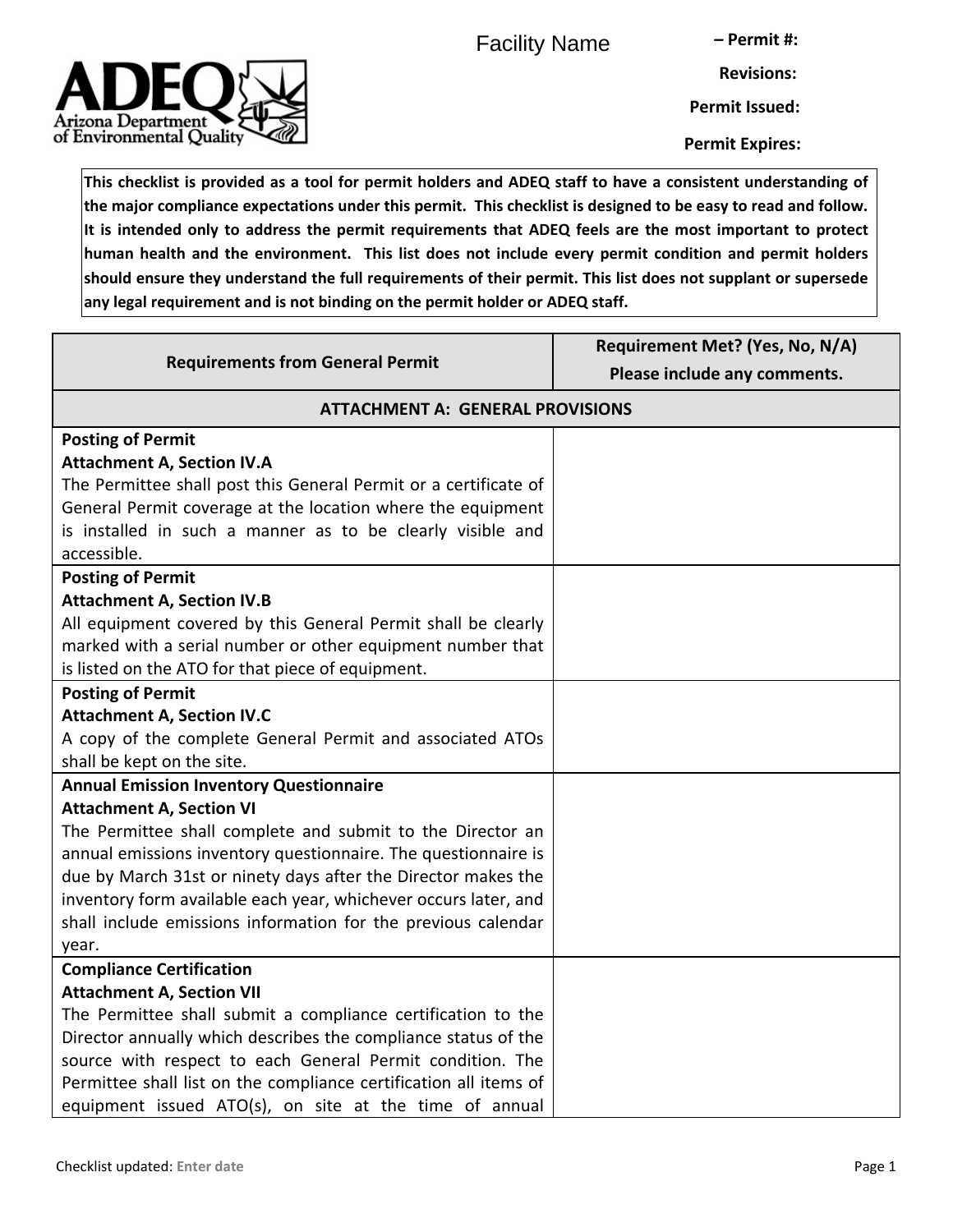| <b>Requirements from General Permit</b>                               | Requirement Met? (Yes, No, N/A) |  |
|-----------------------------------------------------------------------|---------------------------------|--|
|                                                                       | Please include any comments.    |  |
| certification. This certification shall be submitted no later than    |                                 |  |
| February 15th of each year and shall report the compliance            |                                 |  |
| status of the source during the previous calendar year.               |                                 |  |
| <b>I. FACILITY-WIDE REQUIREMENTS</b>                                  |                                 |  |
| <b>Facility-wide Requirements</b>                                     |                                 |  |
| <b>Attachment B, Section I.B</b>                                      |                                 |  |
| All boiler stacks shall be designed in such a way that they are       |                                 |  |
| above the buildings in the vicinity, are capable of discharging       |                                 |  |
| vertically and there are no obstructions to gas flow such as rain     |                                 |  |
| caps, except for hinged rain caps.                                    |                                 |  |
| <b>Facility-wide Requirements</b>                                     |                                 |  |
| <b>Attachment B, Section I.C</b>                                      |                                 |  |
| Within 30 days of obtaining coverage under this general               |                                 |  |
| permit, the Permittee shall have on-site or on-call a person          |                                 |  |
| certified in EPA Reference Method 9 unless all Method 9               |                                 |  |
| observations or instantaneous visual observations required by         |                                 |  |
| this permit are conducted as Alternative Method-082 (Digital          |                                 |  |
| Camera Operating Technique).                                          |                                 |  |
| <b>Facility-wide Requirements</b>                                     |                                 |  |
| <b>Attachment B, Section I.D</b>                                      |                                 |  |
| The Permittee shall operate all equipment in accordance with          |                                 |  |
| vendor-supplied operations and maintenance instructions. If           |                                 |  |
| vendor-supplied operations and maintenance instructions are           |                                 |  |
| not available, the Permittee shall prepare an Operations and          |                                 |  |
| Maintenance Plan which provides adequate information to               |                                 |  |
| properly operate and maintain the equipment in good working<br>order. |                                 |  |
| <b>Facility-wide Requirements</b>                                     |                                 |  |
| <b>Attachment B, Section I.E</b>                                      |                                 |  |
| All records, analyses, and reports shall be retained for a            |                                 |  |
| minimum of five years from the date of generation. The most           |                                 |  |
| recent two years of data shall be kept on-site.                       |                                 |  |
| <b>Facility-wide Requirements</b>                                     |                                 |  |
| <b>Attachment B, Section I.G</b>                                      |                                 |  |
| The Permittee shall not operate any boiler, in any rolling 12-        |                                 |  |
| month period, for more than the maximum hours listed in the           |                                 |  |
| ATO.                                                                  |                                 |  |
| <b>Facility-wide Requirements</b>                                     |                                 |  |
| <b>Attachment B, Section I.H</b>                                      |                                 |  |
| For each boiler that is limited to operate less than 8,760 hours      |                                 |  |
| per year as noted on the ATO, the Permittee shall maintain a          |                                 |  |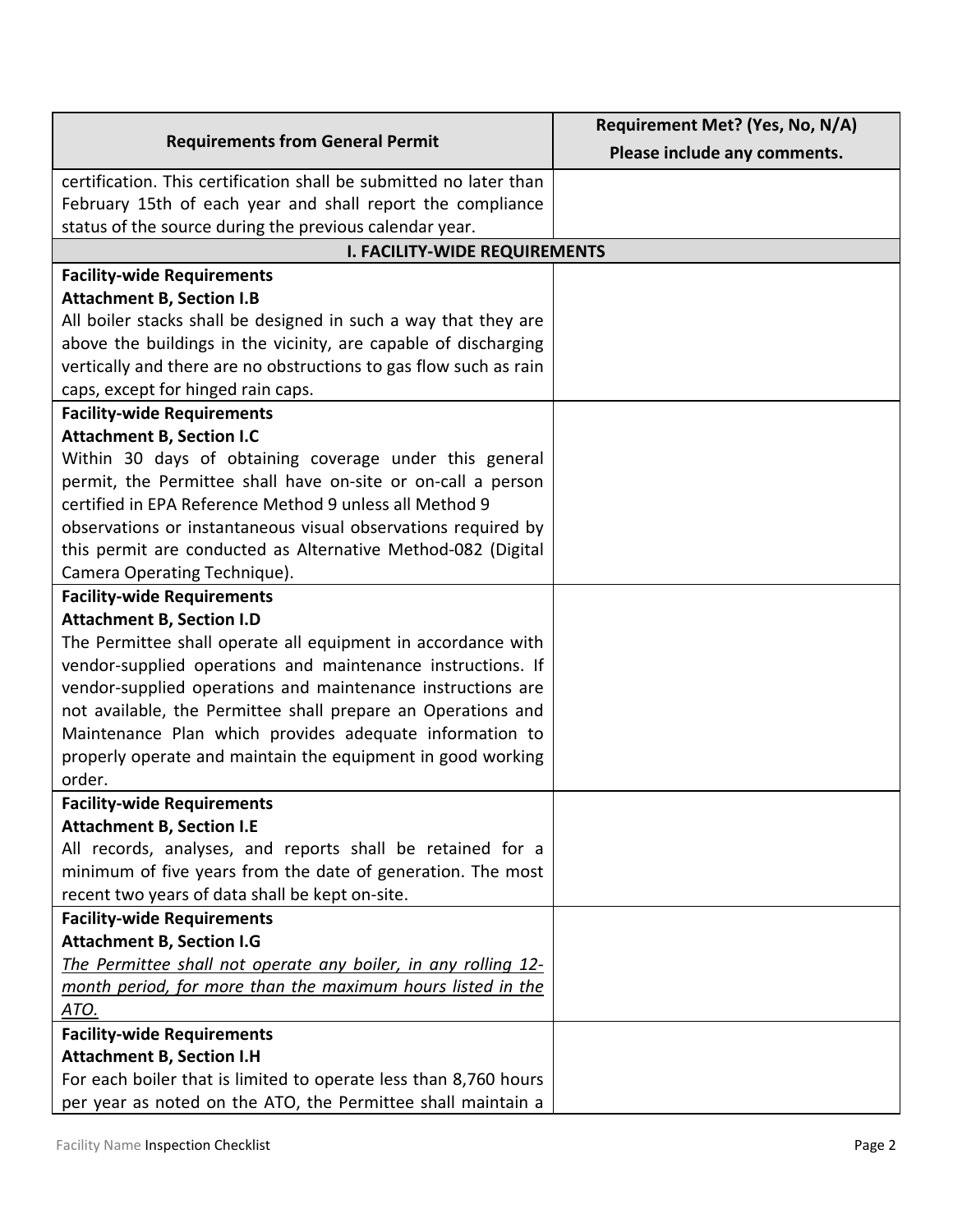| <b>Requirements from General Permit</b>                                                  | Requirement Met? (Yes, No, N/A) |
|------------------------------------------------------------------------------------------|---------------------------------|
|                                                                                          | Please include any comments.    |
| log of actual hours of operation of each boiler. At the end of                           |                                 |
| each calendar month, the Permittee shall calculate the rolling                           |                                 |
| total hours of operation for each boiler for the previous 12                             |                                 |
| month period.                                                                            |                                 |
| <b>Facility-wide Requirements</b>                                                        |                                 |
| <b>Attachment B, Section I.J.1</b>                                                       |                                 |
| The Permittee shall only burn natural gas, liquefied petroleum                           |                                 |
| gas (Butane or Propane), or diesel fuel in the boiler(s).                                |                                 |
| <b>Facility-wide Requirements</b>                                                        |                                 |
| <b>Attachment B, Section I.J.2</b>                                                       |                                 |
| When firing diesel, the Permittee shall limit the operation of the                       |                                 |
| boilers to no more than 48 hours in any rolling 12-month period                          |                                 |
| outside of a gas curtailment or gas supply emergency.                                    |                                 |
| II. BOILERS NOT SUBJECT TO NEW SOURCE PERFORMANCE STANDARDS (NON-NSPS BOILERS)           |                                 |
| This Section is applicable to any boiler with a maximum firing capacity of 100 MMBtu per |                                 |
| hour or less that is not covered by Section III of this Attachment.                      |                                 |
| <b>Fuel Limitation</b>                                                                   |                                 |
| <b>Attachment B, Section II.B.1</b>                                                      |                                 |
| The Permittee shall not combust high sulfur oil (fuel containing                         |                                 |
| 0.90 percent or more by weight of sulfur) in the boiler(s).                              |                                 |
| <b>Emission Limitations and Standards</b>                                                |                                 |
| <b>Attachment B, Section II.C.2</b>                                                      |                                 |
| The Permittee shall report all six-minute periods in which the                           |                                 |
| opacity of any plume or effluent exceeds 15%.                                            |                                 |
| <b>Monitoring, Reporting and Record Keeping</b>                                          |                                 |
| <b>Attachment B, Section II.D.2</b>                                                      |                                 |
| The Permittee shall maintain records of fuel supplier                                    |                                 |
| certifications or<br>other appropriate documentation<br>to                               |                                 |
| demonstrate compliance with the sulfur content limit specified                           |                                 |
| in the Condition II.D.1 above. These records shall be made                               |                                 |
| available to ADEQ upon request.                                                          |                                 |
| IV. EMERGENCY INTERNAL COMBUSTION ENGINE(S)                                              |                                 |
| <b>Operation Requirements</b>                                                            |                                 |
| <b>Attachment B, Section IV.A.1</b>                                                      |                                 |
| The Permittee shall only burn gasoline, natural gas, liquefied                           |                                 |
| petroleum gas, or diesel fuel in the internal combustion                                 |                                 |
| engine(s).                                                                               |                                 |
| <b>Operation Requirements</b>                                                            |                                 |
| <b>Attachment B, Section IV.A.2</b>                                                      |                                 |
| The Permittee shall not operate the internal combustion                                  |                                 |
| engine(s) for more than the rolling 12-month hour restriction(s)                         |                                 |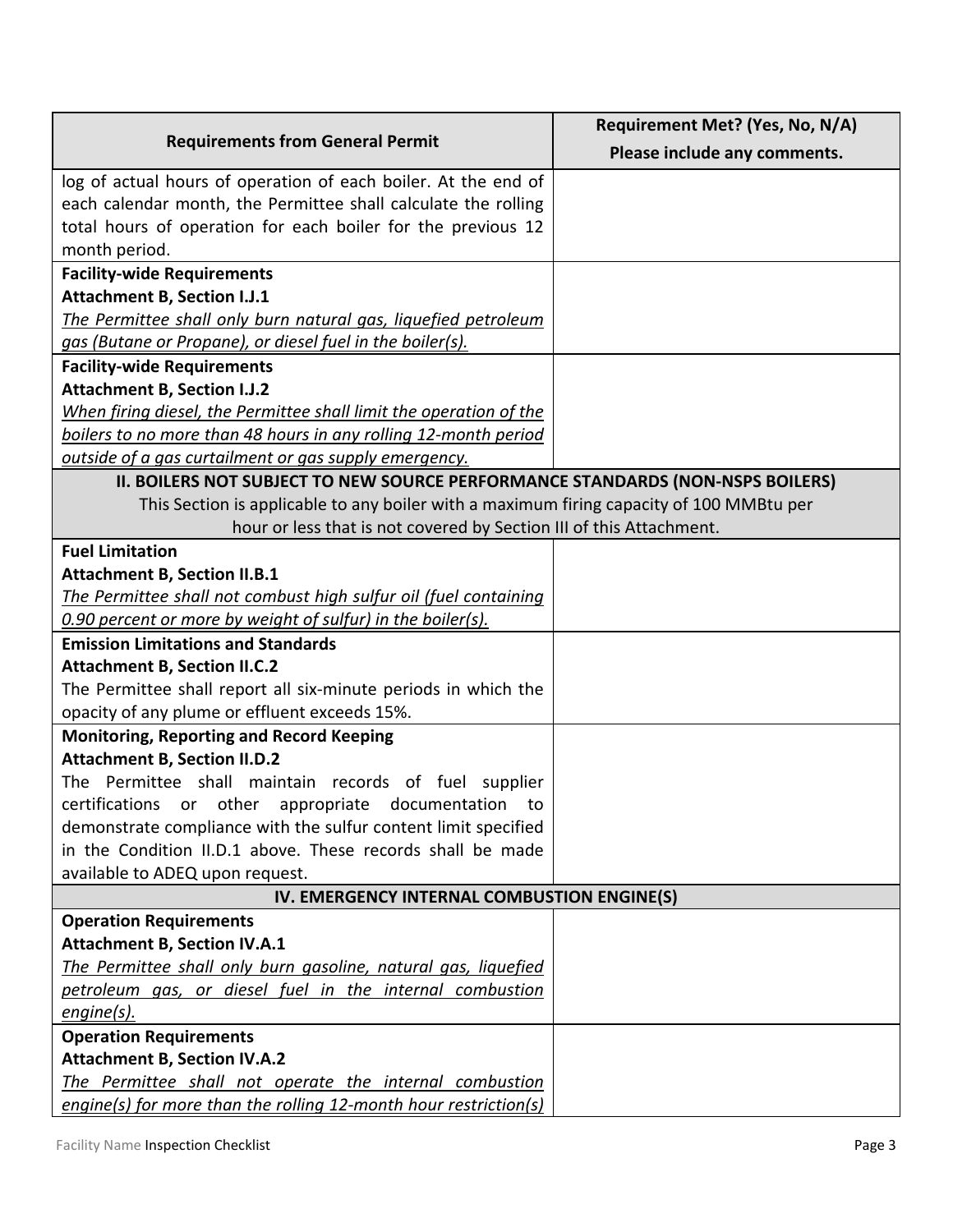| <b>Requirements from General Permit</b>                                                                                            | Requirement Met? (Yes, No, N/A) |
|------------------------------------------------------------------------------------------------------------------------------------|---------------------------------|
|                                                                                                                                    | Please include any comments.    |
| identified in the ATOs or 500 hours per rolling 12-month period,                                                                   |                                 |
| whichever is less.                                                                                                                 |                                 |
| <b>Operation Requirements</b>                                                                                                      |                                 |
| <b>Attachment B, Section IV.A.3</b>                                                                                                |                                 |
| The Permittee shall maintain copies of fuel supplier                                                                               |                                 |
| certifications which verify that the sulfur content of the fuel is                                                                 |                                 |
| less than the limit specified in Condition IV.C.2.b for engines                                                                    |                                 |
| marked as subject to NSPS Subpart IIII on the associated ATO                                                                       |                                 |
| or Condition IV.E.3.a.(2) for engines marked as not subject to                                                                     |                                 |
| NSPS on the associated ATO.                                                                                                        |                                 |
| <b>Compression Ignition Engines Subject To NSPS Subpart IIII</b>                                                                   |                                 |
| <b>Attachment B, Section IV.B</b>                                                                                                  |                                 |
| <b>Applicability:</b>                                                                                                              |                                 |
| This Section is applicable to each CI ICE (emergency                                                                               |                                 |
| generator) identified                                                                                                              |                                 |
| in the ATO as                                                                                                                      |                                 |
| <b>Operating Requirements</b>                                                                                                      |                                 |
| <b>Attachment B, Section IV.B</b>                                                                                                  |                                 |
| The Permittee shall install a non-resettable hour meter prior to                                                                   |                                 |
| startup of the engine.                                                                                                             |                                 |
| <b>Operating Requirements</b>                                                                                                      |                                 |
| Attachment B, Section IV.B.2e.2.b                                                                                                  |                                 |
| The Permittee may operate the emergency stationary ICE for any<br>combination of the purposes specified below for a maximum of 100 |                                 |
| hours per calendar year.                                                                                                           |                                 |
| <b>Generators Not Subject to NSPS</b>                                                                                              |                                 |
| <b>Attachment B, Section IV.D</b>                                                                                                  |                                 |
| <b>Applicability:</b>                                                                                                              |                                 |
| This Section applies to internal combustion engines marked                                                                         |                                 |
| as not subject to NSPS on the associated ATO.                                                                                      |                                 |
| <b>Particulate Matter and Opacity</b>                                                                                              |                                 |
| <b>Attachment B, Section IV.D.2.a.3</b>                                                                                            |                                 |
| The Permittee shall not cause, allow or permit to be emitted                                                                       |                                 |
| into the atmosphere from any stationary rotating machinery,                                                                        |                                 |
| smoke for any period greater than 10 consecutive seconds                                                                           |                                 |
| which exceeds 40% opacity.                                                                                                         |                                 |
| <b>Monitoring and Recordkeeping</b>                                                                                                |                                 |
| <b>Attachment B, Section IV.D.2.a.3</b>                                                                                            |                                 |
| A certified EPA Reference Method 9 observer shall conduct a                                                                        |                                 |
| monthly survey of visible emissions emanating from the stack                                                                       |                                 |
| of the generator(s).                                                                                                               |                                 |